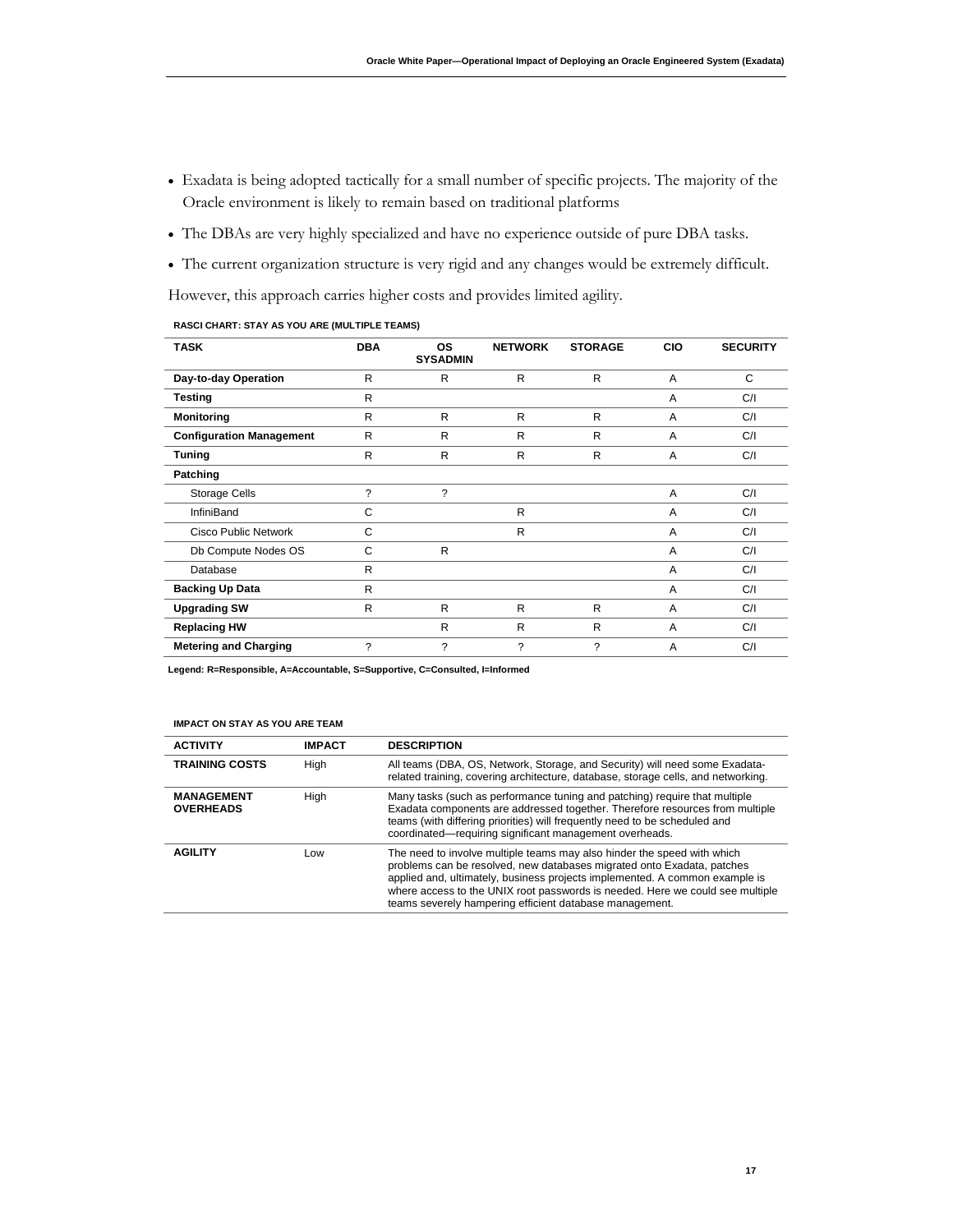### Operational Model 2: Database Machine Administration (DBMA) Team

 costly, and more agile support organization. As Oracle pre-integrates and pre-tests all This optimal approach enables the relative simplicity of Exadata to be reflected in a simpler, less components together, the support team is able to focus more on business initiatives and outcomes, and less on technical administration.

 Oracle DBA team, with possibly a small number of additional network and storage staff so that it The DBMA team will own Exadata from a management perspective. Specialized expert As most of the administrative work is database-centric, this team should be based on the existing has the skills needed for all administration tasks for all technology components within Exadata. assistance may be required from time to time, especially while experience with Exadata is being developed and the DBMA team is evolving.

 If a single DBMA team is not possible, it may be seen as a target to move towards. It is a suitable approach where

- • Exadata is seen as the strategic database platform and, over time, a considerable portion of the Oracle footprint will be consolidated onto it.
- The Oracle database infrastructure is already managed predominantly by the DBA team.
- There is a desire to make the database administration function more agile.

 It is possible that the creation of this new team and their ownership of the new technology may cause some disharmony among existing technology support teams. This will have to be considered and managed on a case-by-case basis. Although some restructuring of the support organization will be required to create such a DMA team, from an Exadata perspective, there are major advantages to consider.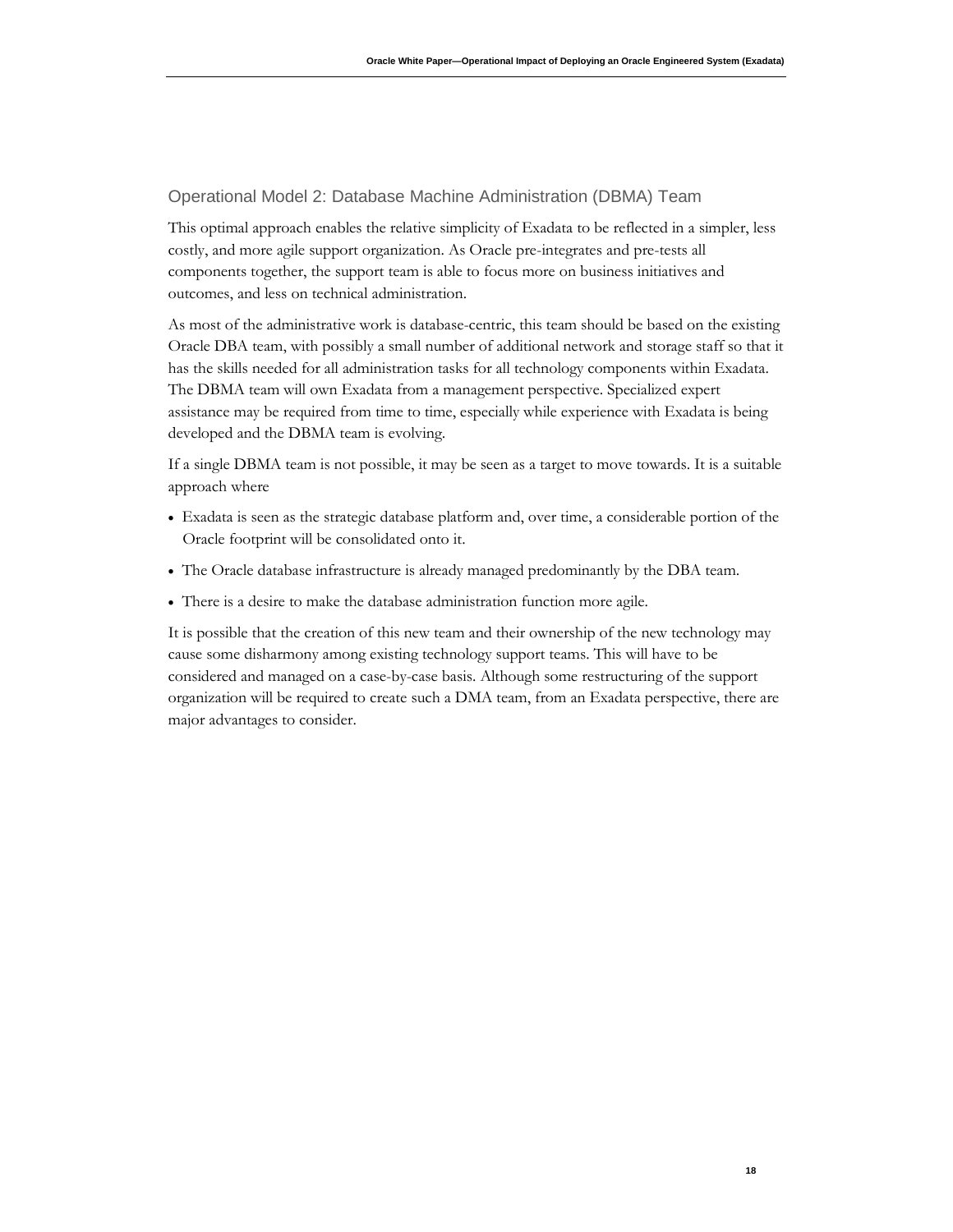| <b>TASK</b>                     | <b>DBA</b>   | <b>OS</b><br><b>SYSADMIN</b> | <b>NETWORK</b> | <b>STORAGE</b> | <b>CIO</b> | <b>SECURITY</b> |
|---------------------------------|--------------|------------------------------|----------------|----------------|------------|-----------------|
| Day-to-day Operation            | $\mathsf{R}$ |                              |                |                | A          | C               |
| <b>Testing</b>                  | R            |                              |                |                | A          | C/I             |
| <b>Monitoring</b>               | R            |                              |                |                | A          | C/I             |
| <b>Configuration Management</b> | R            |                              | C              |                | A          | C/I             |
| <b>Tuning</b>                   | R            |                              | C              |                | A          | C/I             |
| Patching                        |              |                              |                |                |            |                 |
| <b>Storage Cells</b>            | R            |                              |                |                | A          | C/I             |
| InfiniBand                      | R            |                              | C/I            |                | A          | C/I             |
| Cisco Public Network            | R            |                              | C              |                | A          | C/I             |
| Db Compute Nodes OS             | R            |                              |                |                | A          | C/I             |
| Database                        | R            |                              |                |                | A          | C/I             |
| <b>Backing Up Data</b>          | R            |                              |                |                | A          | C/I             |
| <b>Upgrading SW</b>             | R            |                              |                |                | A          | C/I             |
| <b>Replacing HW</b>             | R            |                              |                |                | A          | C/I             |
| <b>Metering and Charging</b>    | $\mathsf{R}$ |                              |                |                | A          | C/I             |

#### **RASCI CHART: DBMA TEAM**

**Legend: R=Responsible, A=Accountable, S=Supportive, C=Consulted, I=Informed** 

| <b>IMPACT ON THE DBMA TEAM</b>        |               |                                                                                                                                           |  |  |
|---------------------------------------|---------------|-------------------------------------------------------------------------------------------------------------------------------------------|--|--|
| <b>ACTIVITY</b>                       | <b>IMPACT</b> | <b>DESCRIPTION</b>                                                                                                                        |  |  |
| <b>TRAINING COSTS</b>                 | Med           | Only the DBMA team will need training. This will cover Exadata architecture,<br>Linux/Solaris, Storage Servers and InfiniBand networking. |  |  |
|                                       |               | New staff from other teams may need some training on Oracle.                                                                              |  |  |
| <b>MANAGEMENT</b><br><b>OVERHEADS</b> | Low           | The team will be self sufficient and require minimal coordination with<br>other groups.                                                   |  |  |
| <b>AGILITY</b>                        | High          | Planning and execution of all Exadata-related tasks can be carried out with<br>no delavs                                                  |  |  |

The DBMA team could be created in one of two ways.

- • **Cross-Train Team Members.** Train some or all of the DBAs to bring the team up to speed in other areas (Linux or Solaris, Networks and Exadata storage cells). Storage knowledge is the Machine seminar. For those pursuing certification, an Oracle Certified Expert examination is least significant as Exadata Storage Servers and Exadata Storage Server Software is new technology to anyone and is largely self-managing. Oracle University currently offers an Exadata Database Machine Administration Workshop and a Monitor Exadata Database available. Please refer to Appendix A for Exadata training.
- **Add Team Members and Cross-Train.** Add one or more people with a background in Linux/Solaris, networks, and possibly storage systems to the DBA team, then do cross-training.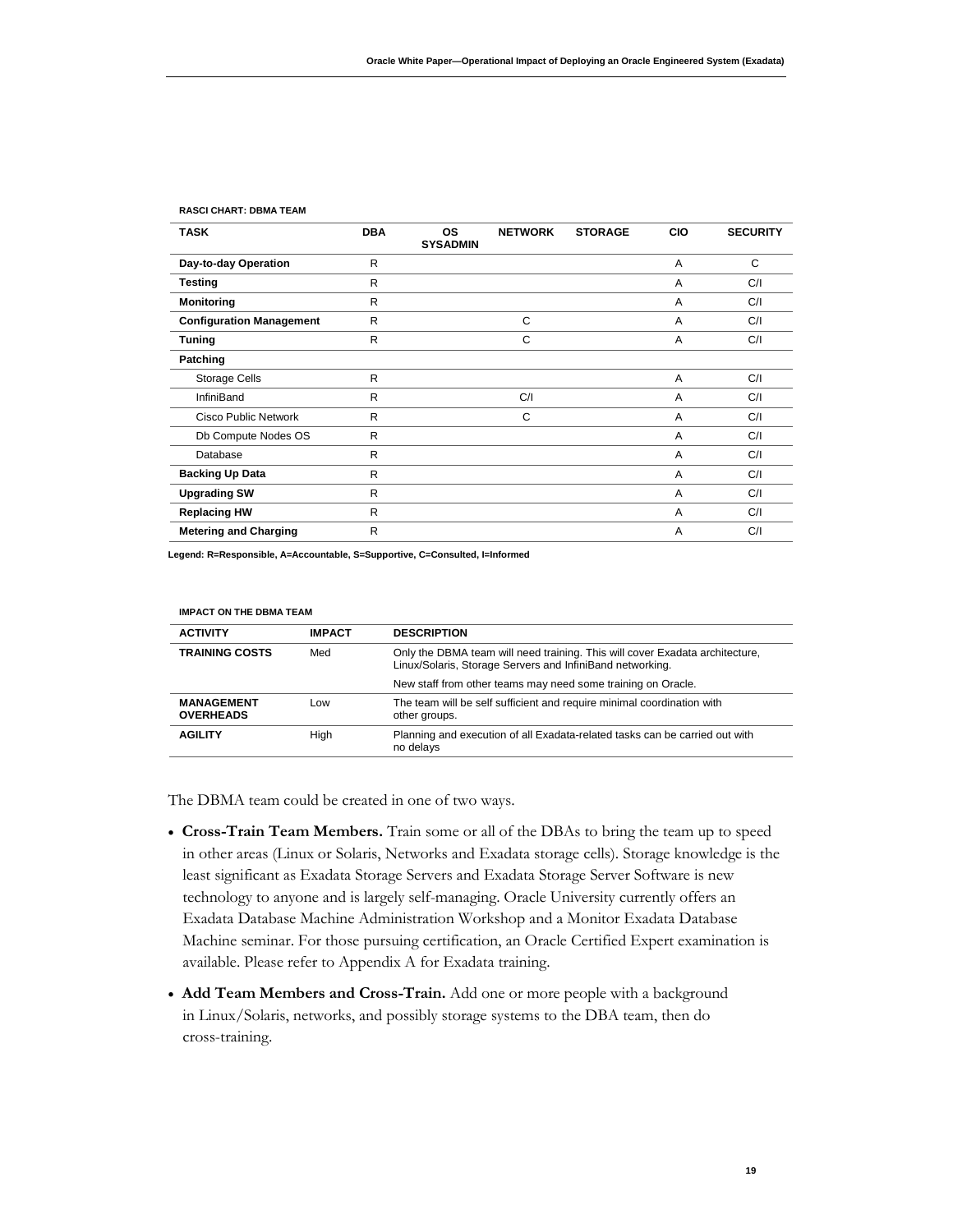Operational Model 3: Exadata Database Administration (EDBA) Team

 In many cases, this is likely to be the most practical operating model, and offers the best of both worlds, as it enables the Exadata machines to blend in with existing systems from a management perspective.

 Here we have an Exadata DBA team that is responsible for managing all aspects of Exadata. It should be based on the existing Oracle DBA team, but with Exadata capabilities so that it has the skills needed for basic Exadata administration tasks, but a clear mandate to call on experts in the existing specialized teams to carry out most of the non-database work.

 Over time, this EDBA team is likely to become more self-sufficient and closer to the DBMA model described above.

This is a suitable approach where

- There is a significant existing Oracle database environment.
- • There is no plan to consolidate the majority of Oracle databases onto Exadata. Although a number of critical systems will use it, there will still be widespread use of Oracle on traditional platforms.
- administration of all aspects of the whole Oracle database infrastructure. • There is a well-defined structure in which multiple teams already provide effective
- Business stakeholders are happy with the responsiveness of this operating model.
- • The EDBA team has direct and timely access to specifically named personnel in the existing support teams.

| <b>TASK</b>                     | <b>DBA</b>   | <b>OS</b><br><b>SYSADMIN</b> | <b>NETWORK</b> | <b>STORAGE</b> | <b>CIO</b> | <b>SECURITY</b> |
|---------------------------------|--------------|------------------------------|----------------|----------------|------------|-----------------|
| Day-to-day Operation            | R            | S                            | S              | S              | A          | C               |
| <b>Testing</b>                  | R            | S                            | S              |                | A          | C/I             |
| <b>Monitoring</b>               | R            |                              |                |                | A          | C/I             |
| <b>Configuration Management</b> | $\mathsf{R}$ |                              |                |                | A          | C/I             |
| <b>Tuning</b>                   | R            |                              |                |                | A          | C/I             |
| Patching                        |              |                              |                |                |            |                 |
| <b>Storage Cells</b>            | ?            | $\overline{\phantom{a}}$     |                |                | A          | C/I             |
| <b>InfiniBand</b>               | R            |                              | S              |                | A          | C/I             |
| <b>Cisco Public Network</b>     | R            |                              | S              |                | A          | C/I             |
| Db Compute Nodes OS             | R            | S                            |                |                | A          | C/I             |
| Database                        | R            |                              |                |                | A          | C/I             |
| <b>Backing Up Data</b>          | R            |                              |                | S              | A          | C/I             |
| <b>Upgrading SW</b>             | R            | S                            | S              |                | A          | C/I             |
| <b>Replacing HW</b>             | R            | S                            | S              | S              | A          | C/I             |
| <b>Metering and Charging</b>    | ?            | $\mathcal{P}$                | 2              |                | A          | C/1             |

#### **RASCI CHART: EDBA TEAM**

**Legend: R=Responsible, A=Accountable, S=Supportive, C=Consulted, I=Informed**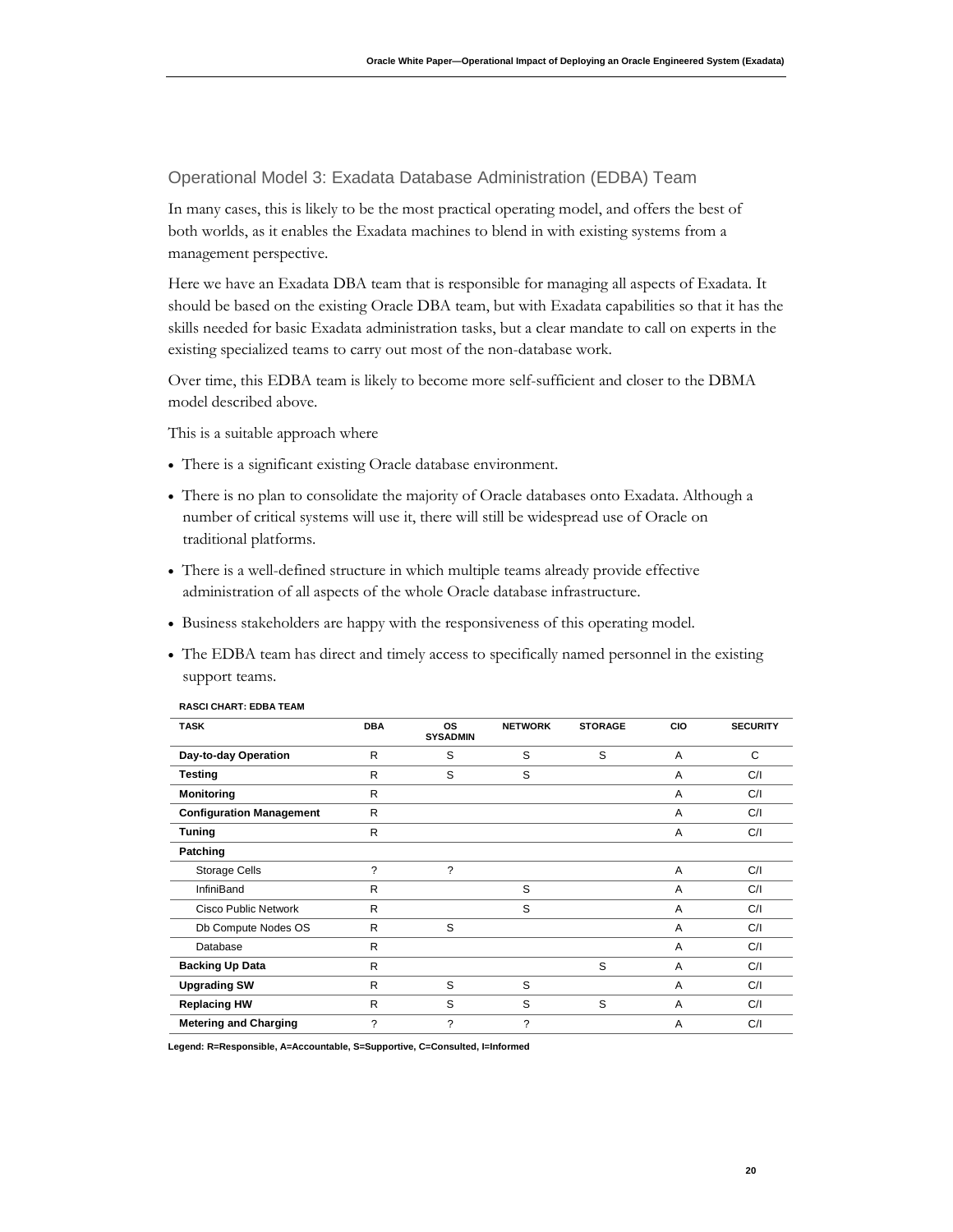| <b>IMPACT ON THE EDBA TEAM</b> |                                                                                                                               |  |
|--------------------------------|-------------------------------------------------------------------------------------------------------------------------------|--|
| <b>IMPACT</b>                  | <b>DESCRIPTION</b>                                                                                                            |  |
| Med                            | The EDBA team will need some training, covering Exadata architecture and<br>basic Linux / Solaris, storage and networking.    |  |
|                                | The named person in each of other teams should receive basic Oracle and<br>Exadata training.                                  |  |
| Med                            | The team will be self sufficient on a day-to-day basis but coordination with other<br>groups will be required for many tasks. |  |
| Med                            | Use of multiple teams with different priorities will inevitably involve some delays.<br>However, these can be minimized by    |  |
|                                | • Pre-established contact points and procedures                                                                               |  |
|                                | • Use of Oracle Enterprise Manager across all teams                                                                           |  |
|                                |                                                                                                                               |  |

Please refer to Appendix C: "Operational Models for Exadata" for more information.

#### Ongoing Support

 Utilizing Oracle or qualified third parties to assist with the administration of your Exadata environment is another option to be evaluated. Benefits of this option may include the following:

- Accelerated installation time
- Leveraging Oracle best practices
- Reduced risk with standard builds
- Pre-optimized configurations for intended use
- Establishing operational baselines and best practices
- Supporting existing staff in operational changes
- Knowledge transfer

 There is a broad community of Oracle partners and Oracle, itself, that offers such services in a variety of models. The choice organizations make is generally due to their comfort with the skills that the partner demonstrates and the alignment of their offerings to identified needs. For (ACS) provides a number of options based on fixed scope, time and materials, and advanced example, to support an Exadata environment, Oracle's Advanced Customer Support Services monitoring and resolution. These options include

- System and software installation and configuration
	- o Gather build-sheet data from the customer or Systems Integrator
	- o Research Oracle's configuration best-practices based on the intended use and known reference architecture
	- o Update build-sheet to incorporate research results
	- o Install required software products and recommended patches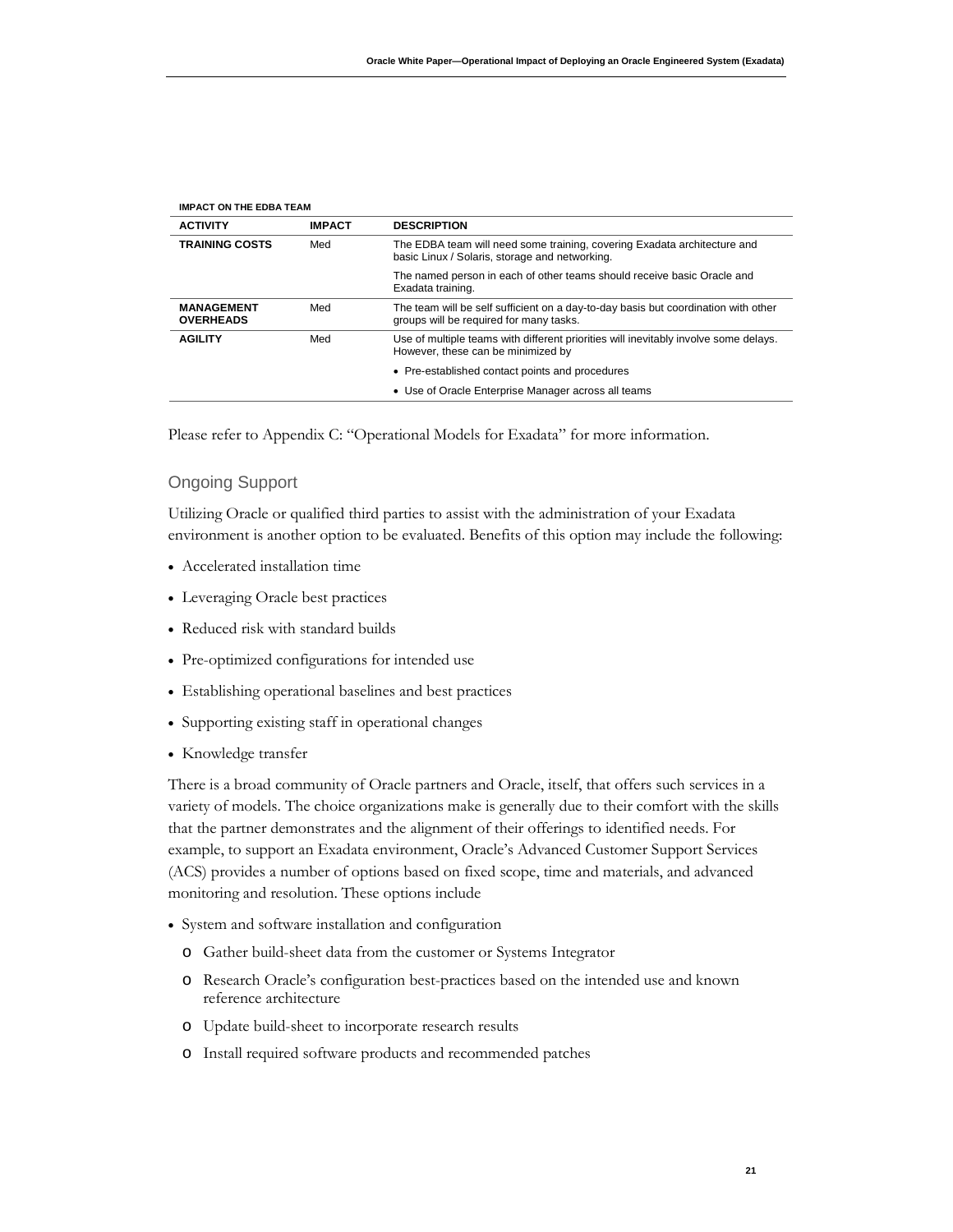- o Optimize configuration based on final build-sheet
- o Run tests, verify configuration, and review with customer
- o Conduct a review findings and recommendations
- Pre-production readiness and configuration review
- Advanced Monitoring and Resolution
	- down through the physical compute nodes, InfiniBand switches, and storage arrays o 24/7 health and performance monitoring from the database and operating system level
- Troubleshooting and resolution of alerts and incidents across the entire Exadata stack
- Proactive Oracle Database 11*g* support, including review of log files, provisioning, and cloning
	- o Reactive patch reviews, recommendations and change management, production, and performance diagnostics review
- Patch review and installation





Fixed scope services may be discrete or bundled into a support pack to supplement a Solution Support Center or Advanced Monitoring and Resolution.

 Production readiness services help to ensure that you are operationally ready to support your ensuring Oracle best practices are implemented up front. system in production. These services include hardware and software installation and configuration services, as well as readiness reviews. Services are focused on enabling you to accelerate your ROI and reducing downstream risk by streamlining your deployment and

 basis. For example, performance reviews and patching services. These services focus on the Production Optimization services are designed to help you achieve maximum availability, reliability, and performance. Many of these post-productions services are available on a recurring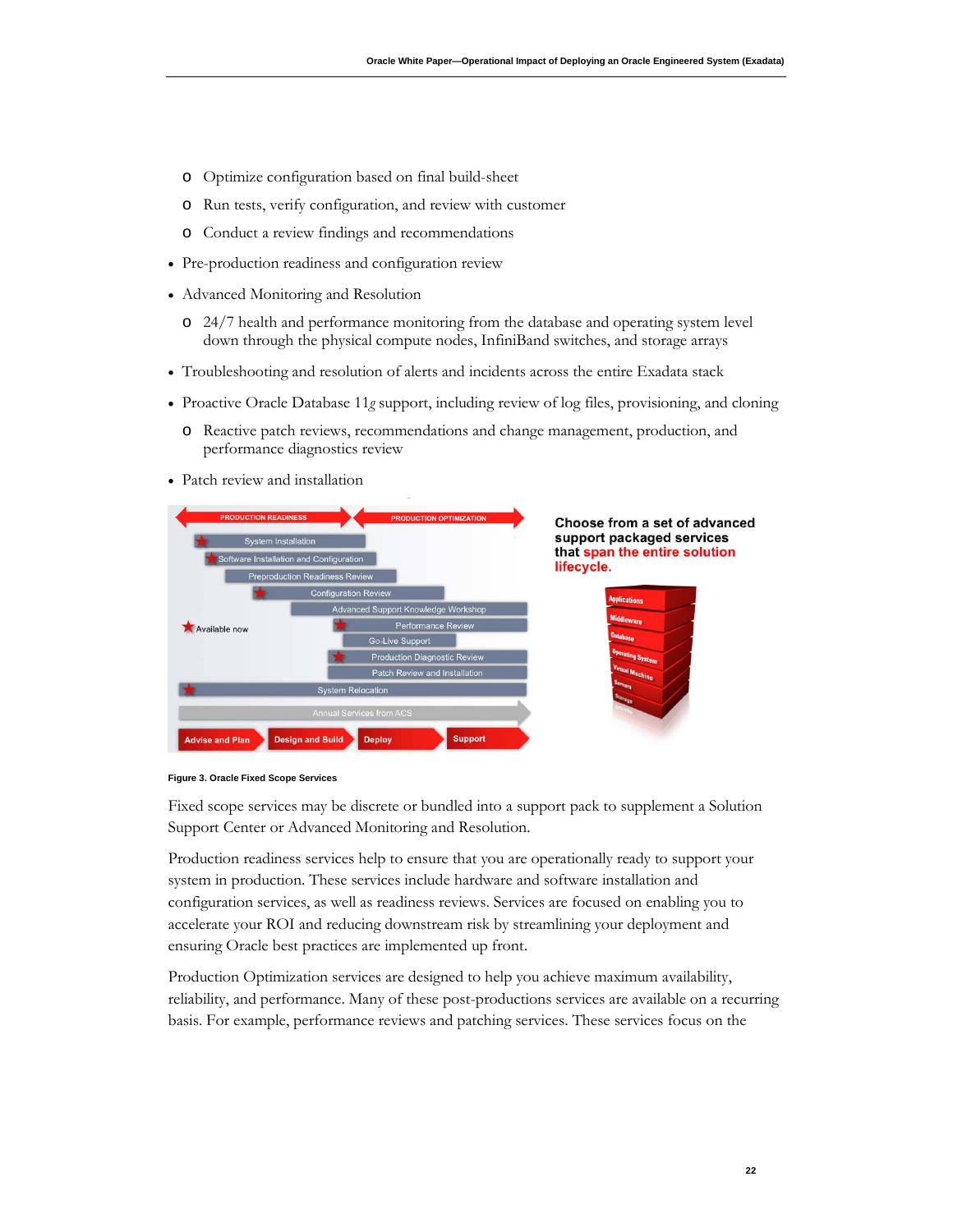continual improvement of mission critical production systems to maximize system availability and to optimize performance.

For additional information on Oracle Advanced Services and Oracle Consulting Services, please see Appendix B: Suggested Reading.

### **Conclusion**

 and also help deliver better service levels to the business. Some roles will change within IT, The Oracle Exadata Database Machine will have very positive productivity implications for IT including the following:

- Enterprise architects
- Management DBAs
- Development DBAs
- Storage managers
- Systems and network administrators

 solutions and less time on day-to-day maintenance. The end result of understanding the change In each of these roles, there is a great opportunity to spend more time on delivery of new and operational management required when deploying Exadata will be better operations, management, minimized cost of ownership, improved team satisfaction, and an increased likelihood of success for everyone involved.

 The deployment of one of Oracle's engineered systems will create the need to rethink how you will approach the management and maintenance of an engineered system within your Oracle engineered system to your environment, you'll take the steps to better aligning your environment and may be different than your current systems management approach. It also provides you an opportunity to better align your datacenter operations resources around a growing industry trend in consolidation, virtualization, and cloud computing. By introducing an operations resources toward the new datacenter paradigm of cloud computing.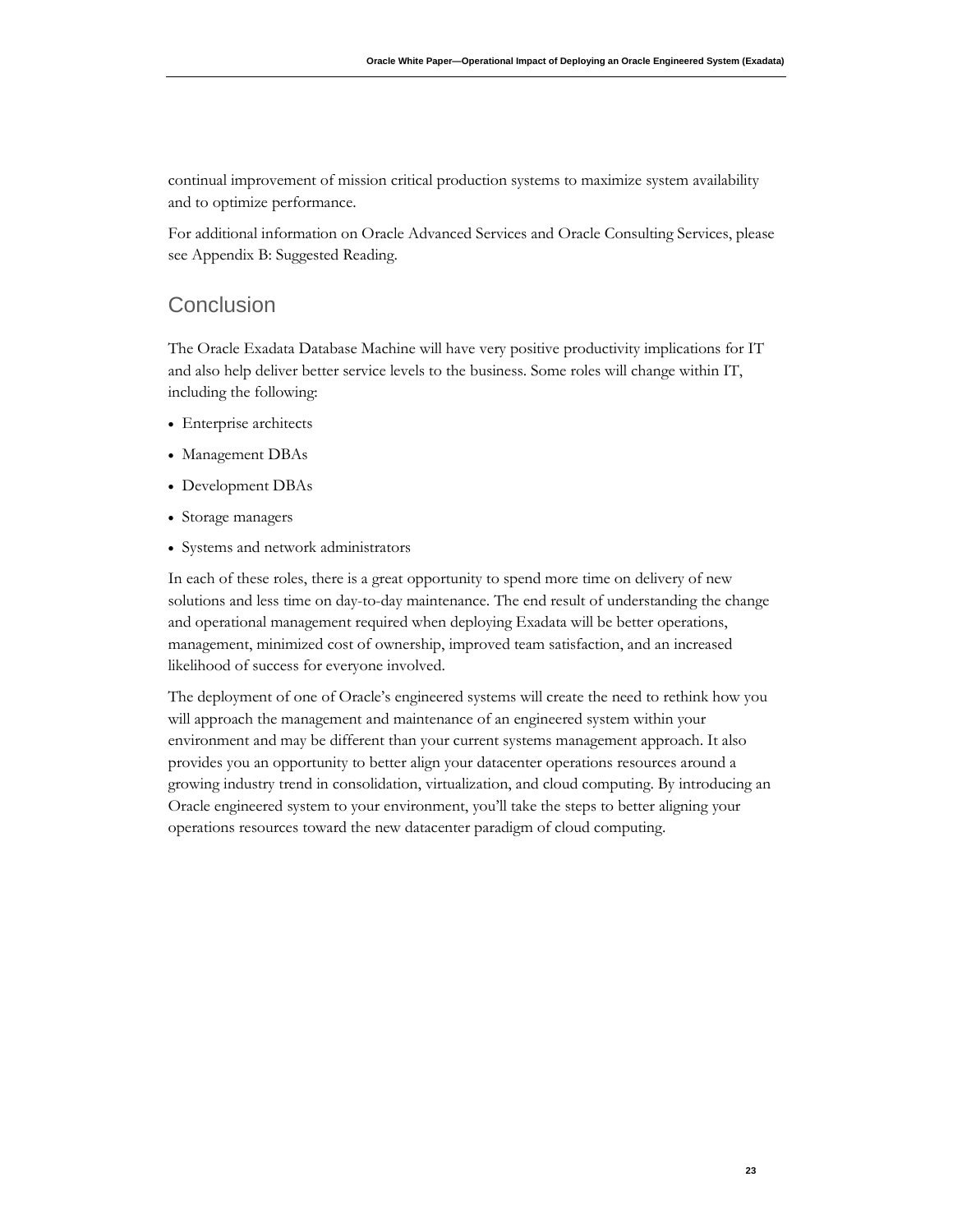## Appendix A: Staff Training—Oracle University (OU)

 There are a number of pre-defined learning paths available for Exadata, depending on your current knowledge level and experience. The chart below shows the learning path developed by Role within the IT Operations organization. The roles described in the chart are:

- Database Administrator for Exadata
- Linux System Administrator for Exadata
- Oracle Solaris System Administration for Exadata
- Oracle Solaris Network Administration for Exadata
- Oracle Solaris Storage Administration for Exadata

For details on the learning paths and the courses, please visit oracle.com/education/exadata



**Figure 4. Oracle University learning paths by role**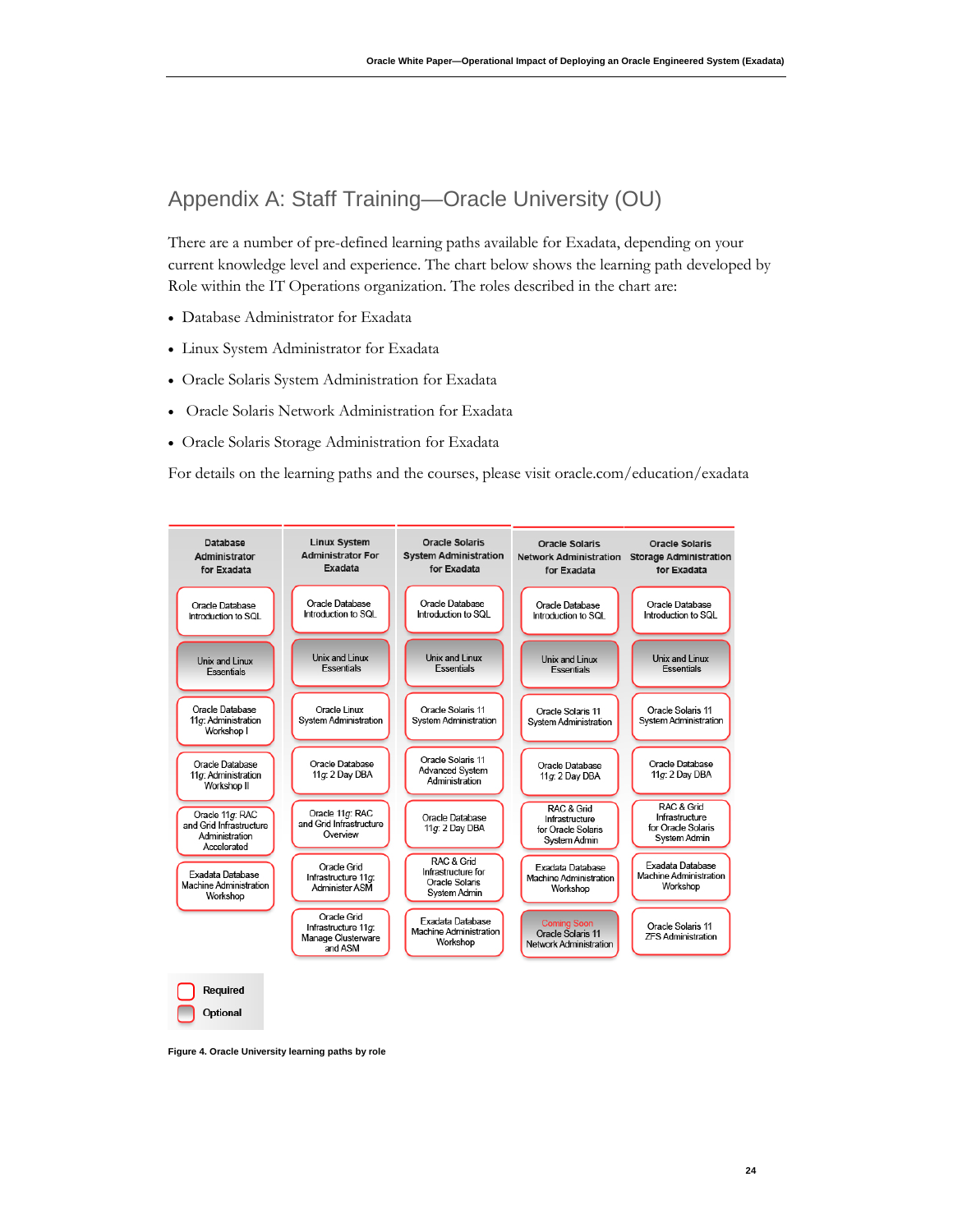For certification details, please see oracle.com/certification. Use the Finder: select "Database Administrator", select "Systems".

 You will see the webpage with details for Oracle Certified Expert, Oracle Exadata Database Machine Administration.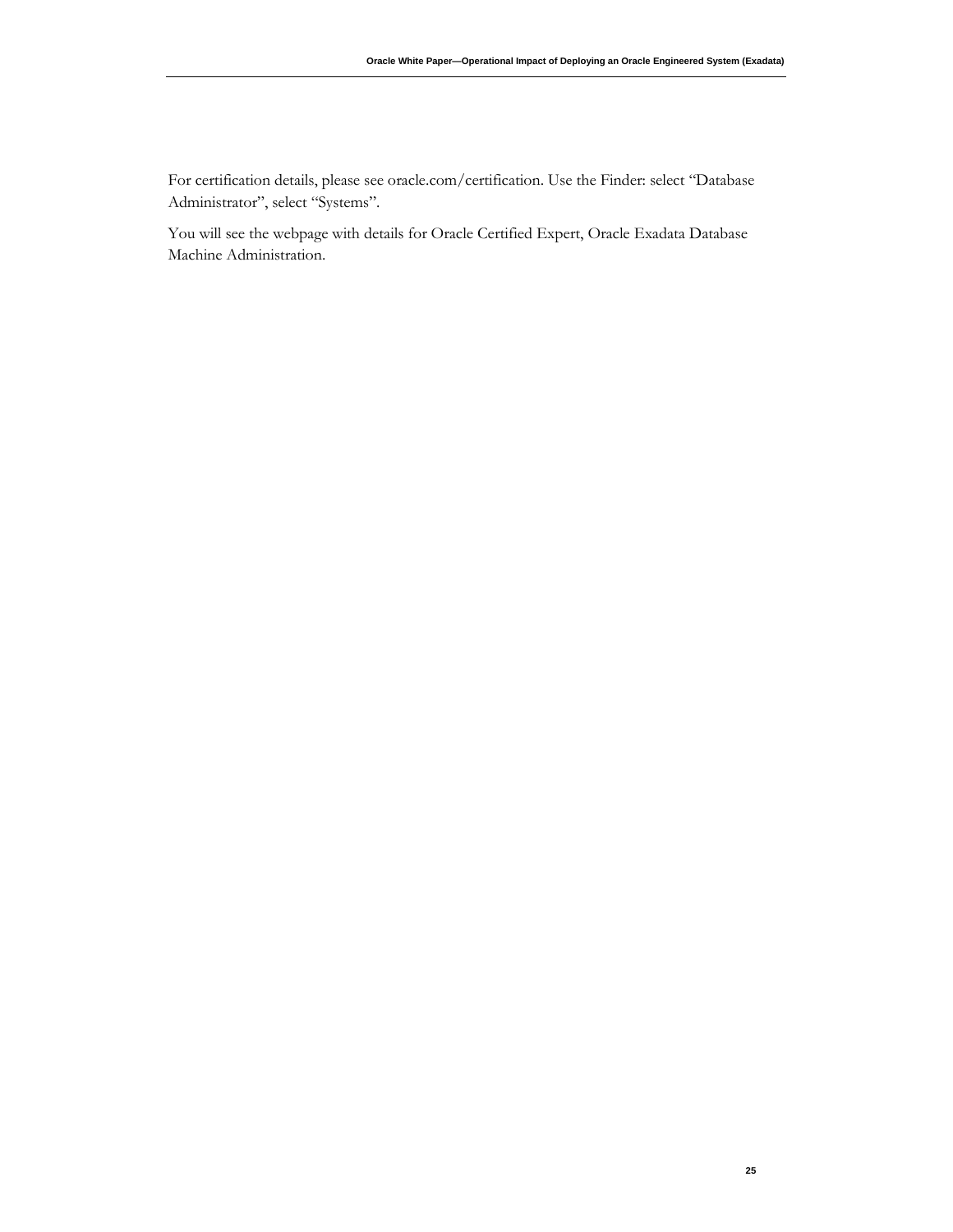## Appendix B: Suggested Reading

 platforms. A simple search provides a large amount of material related to this subject. The Oracle public Website has an extensive amount of information on our engineered systems

However, we might suggest the following topics:

- manage the Exadata platform: • **Enterprise Manager 12**c**.** You'll want to checkout Oracle Enterprise Manager 12*c* to help you www.oracle.com/us/products/enterprise-manager/index.html
- **Exadata Blogs.** You should find the blogs by Rene Kundersma helpful: <https://blogs.oracle.com/XPSONHA/>
- **Best Practices for the Oracle Exadata Database Machine.**  [www.oracle.com/us/solutions/exadata-maa-best-practices-155385.html](http://www.oracle.com/us/solutions/exadata-maa-best-practices-155385.html)

**Oracle Exadata Start-Up Pack.** Bundled services provided by Oracle Consulting and Oracle Advanced Customer Support [www.oracle.com/us/support/library/exadata-start-up-pack-ds-192654.pdf](http://www.oracle.com/us/support/library/exadata-start-up-pack-ds-192654.pdf) 

• **Oracle Expert Services for Oracle Engineered Systems**  [www.oracle.com/us/products/consulting/resource-library/engineered-systems-ds-](http://www.oracle.com/us/products/consulting/resource-library/engineered-systems-ds-1367830.pdfw)[1367830.pdfw](http://www.oracle.com/us/products/consulting/resource-library/engineered-systems-ds-1367830.pdfw) 

**Remote Fault Monitoring and Update Services (Oracle Platinum Services**  [www.oracle.com/us/support/premier/engineered-systems-solutions/platinum](http://www.oracle.com/us/support/premier/engineered-systems-solutions/platinum-services/overview/index.html)[services/overview/index.html](http://www.oracle.com/us/support/premier/engineered-systems-solutions/platinum-services/overview/index.html) 

- **Oracle Real Application Testing.**  www.oracle.com/au/products/database/options/real-application-testing/index.html
- **On-Demand Webcast: Managing Oracle Exadata with Oracle Enterprise Manager.**  [https://www.techwebonlineevents.com/ars/eventregistration.do?mode=eventreg&F=100310](https://www.techwebonlineevents.com/ars/eventregistration.do?mode=eventreg&F=1003109&K=CAA1AC)  [9&K=CAA1AC](https://www.techwebonlineevents.com/ars/eventregistration.do?mode=eventreg&F=1003109&K=CAA1AC)
- **Oracle Data Guard: Disaster Recovery for Oracle Exadata Database Machine**. [www.oracle.com/technetwork/database/features/availability/maa-wp-dr-dbm-130065.pdf](http://www.oracle.com/technetwork/database/features/availability/maa-wp-dr-dbm-130065.pdf)
- **Exachk: Healthcheck for Exadata.**  [https://blogs.oracle.com/XPSONHA/entry/exachk\\_healtcheck\\_for\\_exadata](https://blogs.oracle.com/XPSONHA/entry/exachk_healtcheck_for_exadata)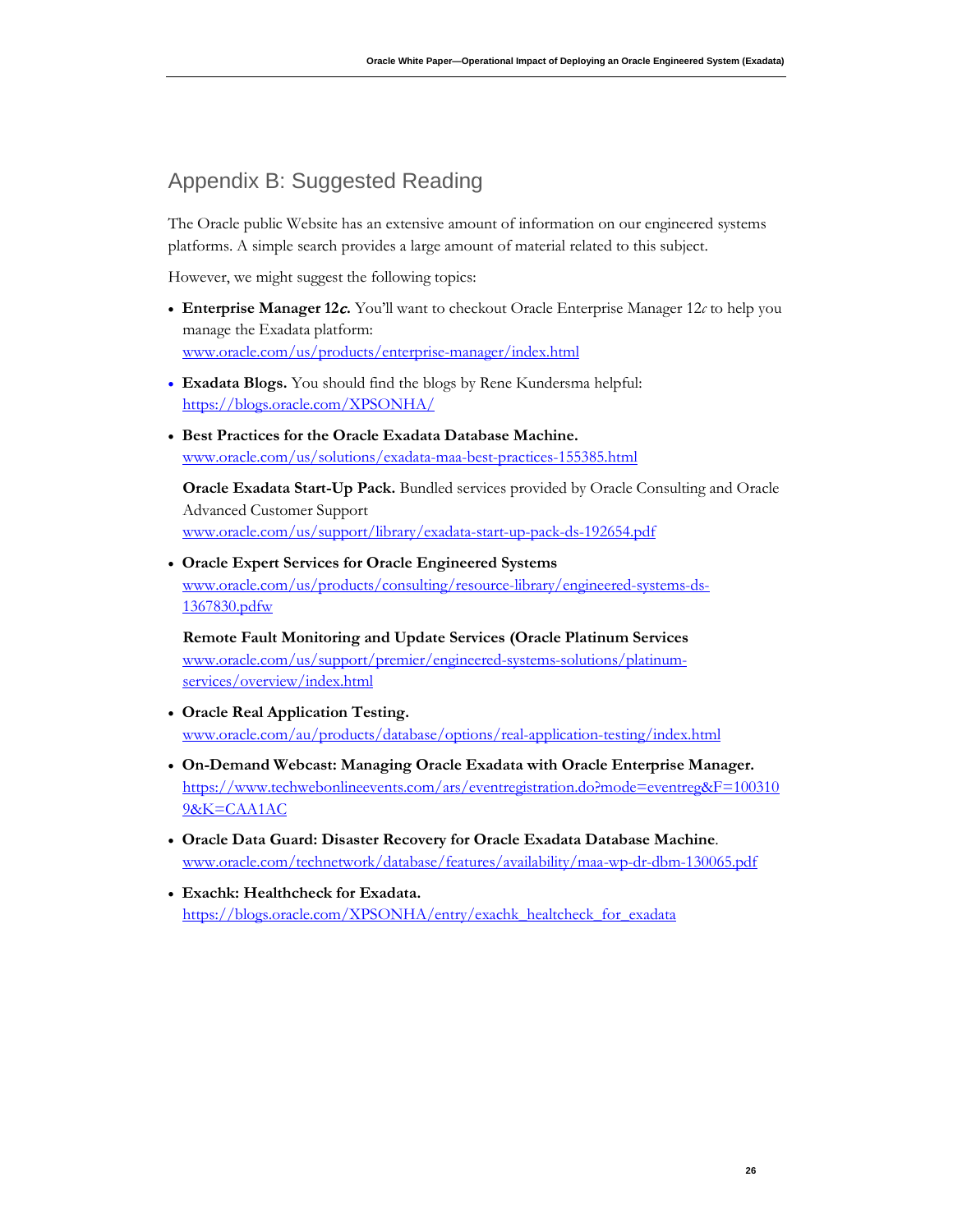The following links are provided as additional resources for Oracle Database High Availability Best Practices 11*g* Release 2 (11.2):

- [Understand Availability and Performance SLAs](http://docs.oracle.com/cd/E11882_01/server.112/e10803/operational_bps.htm#CHDBEJEG)
- [Implement a High Availability Environment](http://docs.oracle.com/cd/E11882_01/server.112/e10803/operational_bps.htm#CHDGJACA)
- Validate Your Performance and Availability SLAs
- [Set up and Use Security Best Practices](http://docs.oracle.com/cd/E11882_01/server.112/e10803/operational_bps.htm#CHDFICJB)
- [Establish Change Control Procedures](http://docs.oracle.com/cd/E11882_01/server.112/e10803/operational_bps.htm#CHDBCGHG)
- [Provide a Plan to Test and Upgrade for Recommended Patches and Software](http://docs.oracle.com/cd/E11882_01/server.112/e10803/operational_bps.htm#CHDFDECG)
- Use Proper Testing and Patching Practices
- [Execute Data Guard Role Transitions](http://docs.oracle.com/cd/E11882_01/server.112/e10803/operational_bps.htm#CHDGGIAI)
- [Establish Escalation Management Procedures](http://docs.oracle.com/cd/E11882_01/server.112/e10803/operational_bps.htm#BACJBCBC)
- [Configure Monitoring and Service Request Infrastructure for High Availability](http://docs.oracle.com/cd/E11882_01/server.112/e10803/operational_bps.htm#CHDEDHEG)
- [Check the Latest MAA Best Practices](http://docs.oracle.com/cd/E11882_01/server.112/e10803/operational_bps.htm#CHDFGCJE)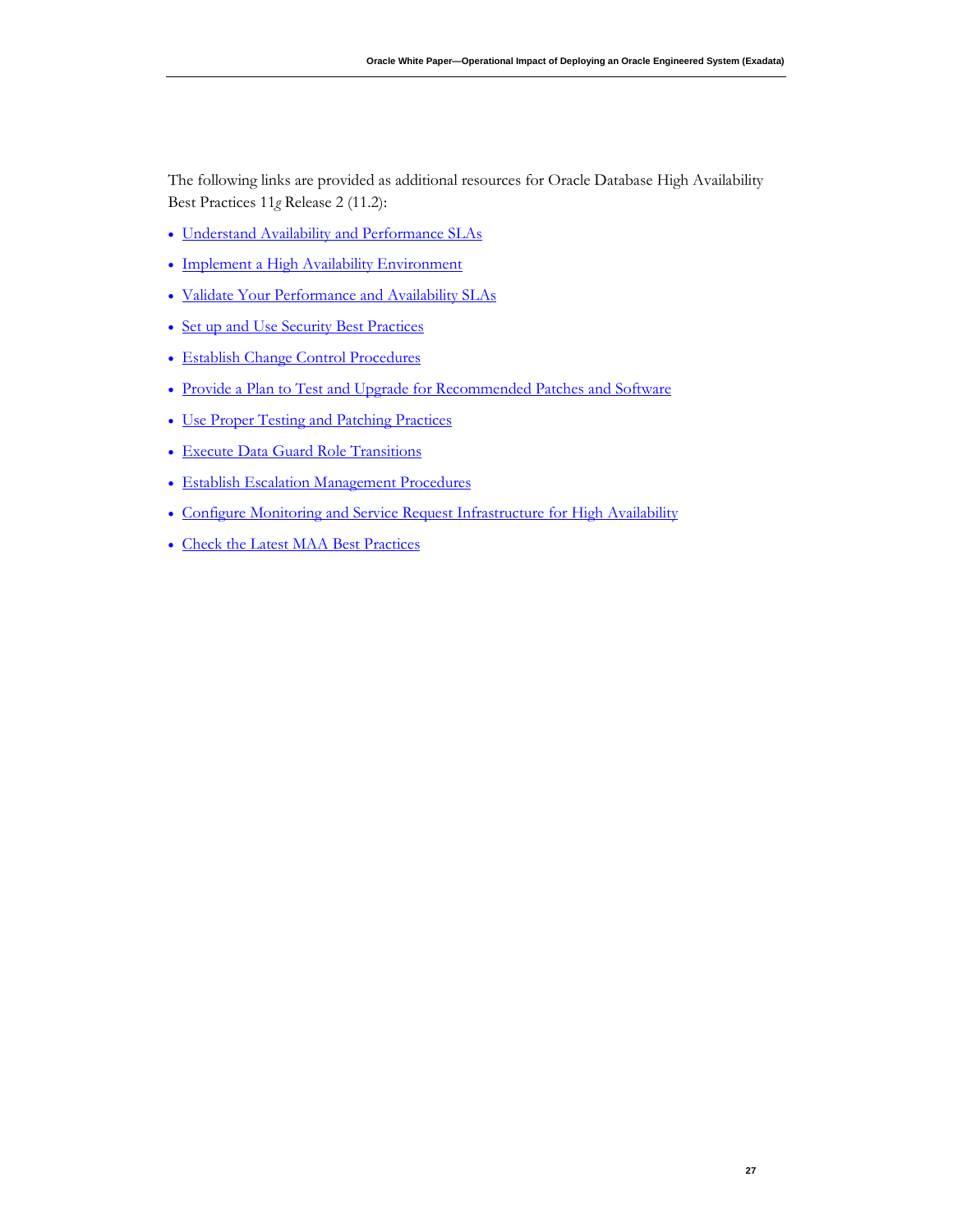|                                         | <b>Multiple Support Teams</b>                                                                                                                                             | <b>EDBA Team</b>                                                                                                                                                     | <b>Unified DBMA Team</b>                                                                                   |
|-----------------------------------------|---------------------------------------------------------------------------------------------------------------------------------------------------------------------------|----------------------------------------------------------------------------------------------------------------------------------------------------------------------|------------------------------------------------------------------------------------------------------------|
| <b>Well-suited when</b>                 | • Large existing Oracle<br>environment<br>• Formal, specialized admin<br>teams exist<br>• Exadata is one of many<br>database platforms<br>• Current agility is acceptable | • There is an existing Oracle<br>environment<br>• Formal, specialized admin<br>teams exist<br>• Good cross-team procedures<br>exist<br>• No firm plan to consolidate | • Exadata is totally strategic and<br>the plan is to consolidate onto it<br>• Improved agility is of value |
| <b>Training Needs</b>                   | • High-all teams need training                                                                                                                                            | • Medium-DBAs on Exadata.<br>members of other teams on<br>Oracle + Exadata                                                                                           | • Medium-Team as a whole must<br>have good skills in all areas,<br>including Exadata                       |
| <b>Organizational</b><br><b>Changes</b> | • None                                                                                                                                                                    | • Ensure EDBA team has access<br>to named specialist skills                                                                                                          | • Add one or two specialists to the<br>DBMA team                                                           |
| Change<br><b>Management</b>             | Complex<br>٠                                                                                                                                                              | • Medium                                                                                                                                                             | · Simpler-Team is self-sufficient                                                                          |
| <b>Management</b><br><b>Overhead</b>    | $\cdot$ High                                                                                                                                                              | • Medium                                                                                                                                                             | • Low                                                                                                      |
| <b>Agility</b>                          | • Low                                                                                                                                                                     | • Medium                                                                                                                                                             | • High                                                                                                     |

# Appendix C: Operational Models for Exadata